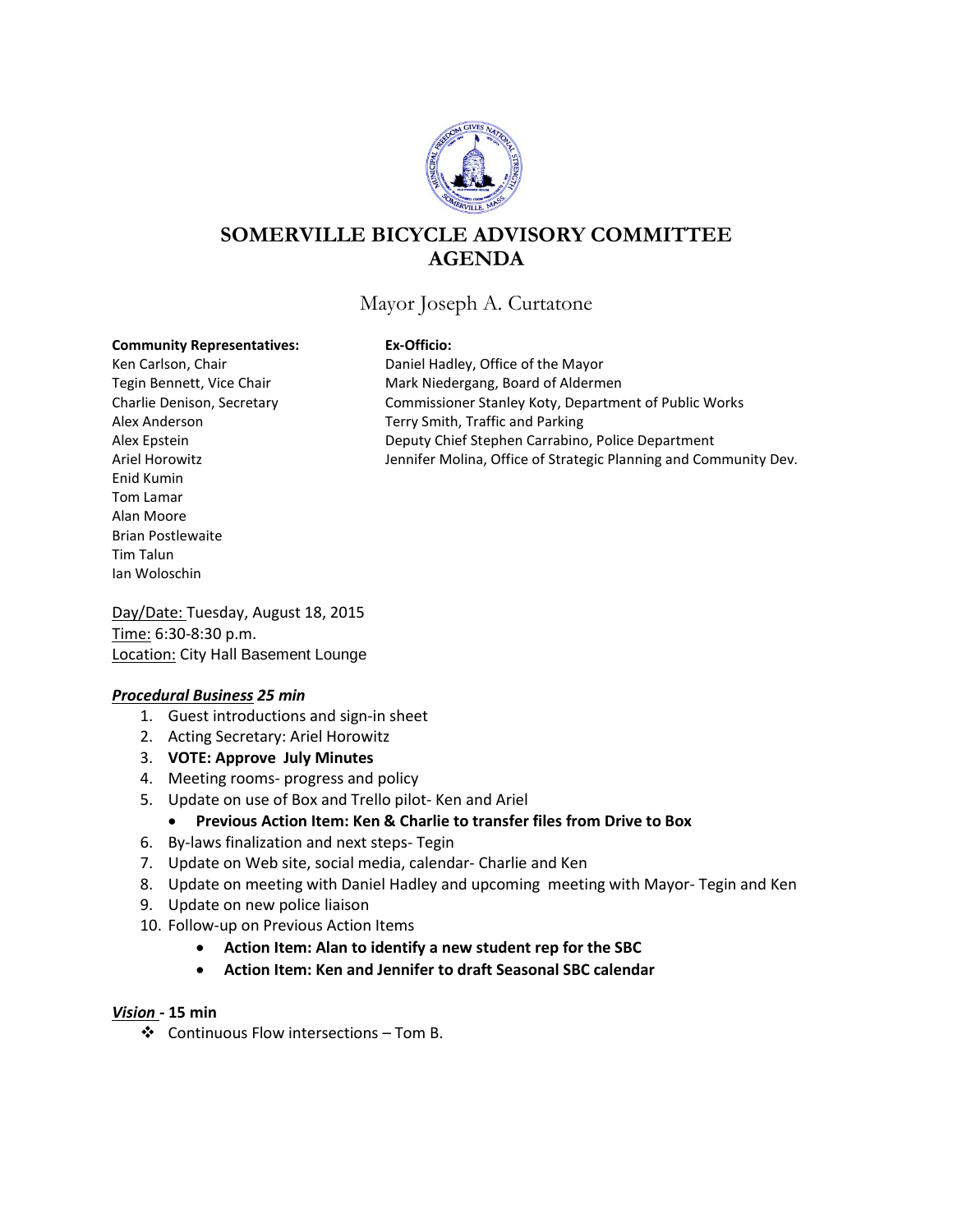### *Update from City***- 30 min**

- Update on Mobility Plan
	- o **Previous Action Item: Jennifer to share documents related to the Mobility Plan**
- Status of improvement to Community Path terminus at Lowell St
- Status of Bicycle Boxes
- ❖ Beacon St communication plan
	- o **Previous Action Item: SBC members to recommend communication methods and timing to Jennifer**
- McGrath Interim update
	- o **Previous Action: Jennifer to update the SBC as to status of Medford St.**
	- o **Previous Action Item: Ken & Tim to write a letter in support of the current plan to remove parking on Medford St.**
- Fall Bike/Ped Counts
- Ped- Bike Safety Funding Opportunity w/ MassDOT
- Summer St.- Cutter to Willow Marking Update
- Other

## *Team updates* **50 min**

- ❖ Encouragement
	- o Recent tabling events- Alex
	- o Renewing our tabling materials- Alex
	- o Historic Bike ride (Sept 13) plans- Tegin
	- o Summer Street Plan- Ken

 **Previous Action Item: SBC members to work with Mark Chase, neighborhood and Aldermen Heuston and McWatters to promote Summer St. parking switch**

- ❖ Evaluation and Planning
	- o Project tracking- Tom
	- o Powderhouse development- Tom L
	- o McGrath improvements
		- Update from McGrath Public Meeting- Ken and Tom B
		- Update from Public Meeting- Tim, Tom L
	- o Neighborways- Ken and Tom B
- Enforcement and Education
	- o Harassment of cyclists and Zero tolerance concept
	- o Cyclekids program
- Engineering
	- o Project tracking- Tegin
	- o Park St. bike plan
		- **Previous Action Item: Engineering team to make a new proposal, preferably to shift parking to other side of street or remove parking altogether**

#### *Standing Items*

- 1. SCATV show appearance
- 2. Central Broadway Streetscape
- 3. Revised Zoning Ordinance
- 4. Traffic Commission temporal one-way exception request